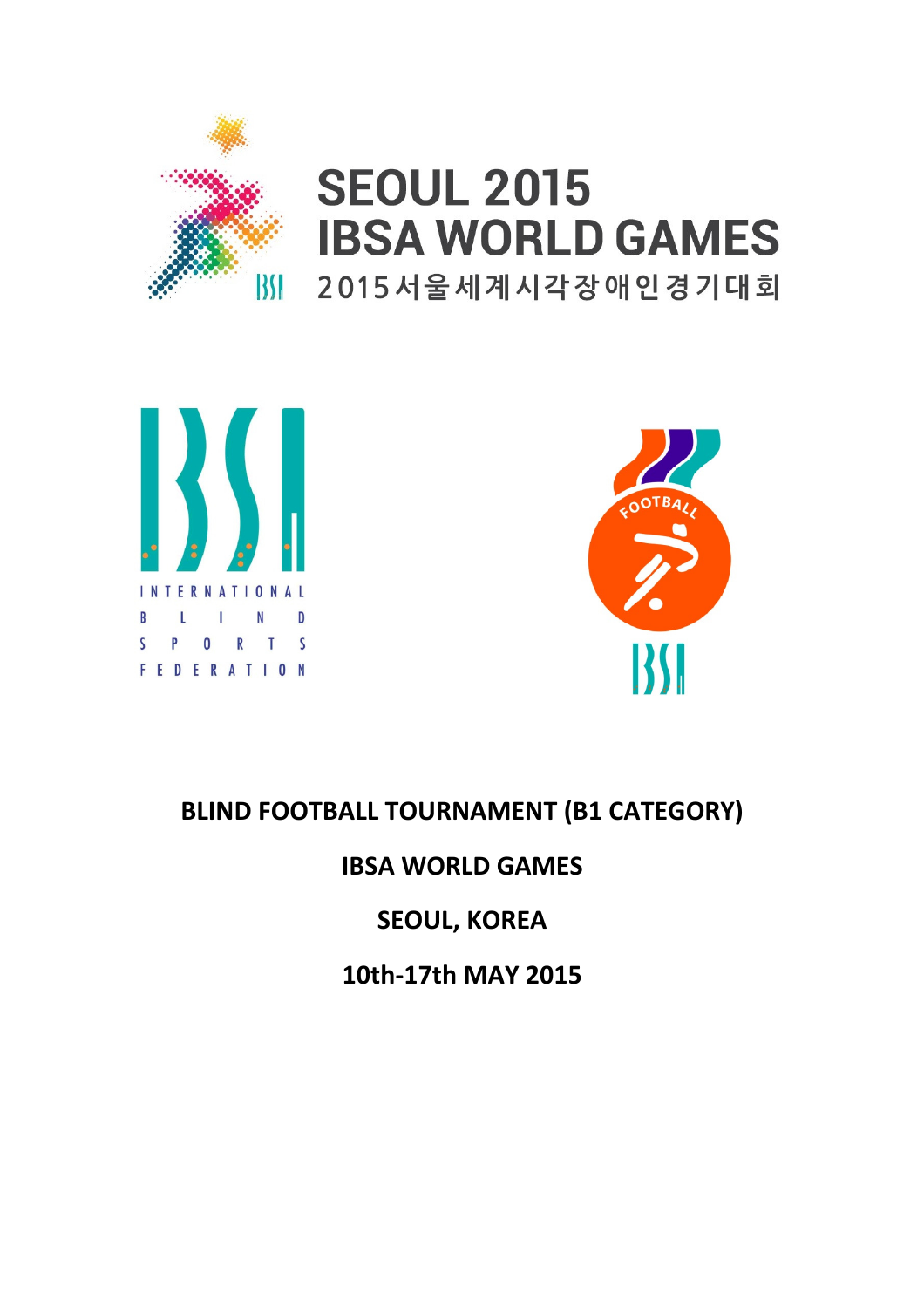#### Match day 1 - Monday 11th May

- 10:00 Japan 2 (Kuroda, Sasaki) China 2 (Kai Gao, Yafeng Wang)
- 12:00 Russia 0 Argentina 4 (Accardi, Veliz [3])
- 14:00 Korea 0 Great Britain 4 (Turnham [2], Harris [2])
- 16:00 Spain 0 Turkey 0

#### Match day 2 - Tuesday 12th May

- 10:00 Georgia 0 Japan 2 (Kawamura, Kuroda)
- 12:00 Turkey 0 Russia 0
- 14:00 China 1 (Jiansen Wei) Korea 0
- 16:00 Argentina 1 (Espinillo) Spain 0

#### Match day 3 - Wednesday 13th May

- 10:00 Georgia 0 China 8 (Wang [2], Yutan Yu [2], Jiansen Wei [3], Xiaolei Hu)
- 12:00 Japan 0 Great Britain 1 (English)

#### Match day 4 - Thursday 14th May

- 10:00 Great Britain 0 China 0
- 12:00 Korea 5 Georgia 0 (match forfeited by Georgia)

#### Match day 5 - Friday 15th May

- 10:00 Japan 2 (Kuroda [2]) Korea 0
- 12:00 Russia 0 Spain 2 (Acosta [2])
- 14:00 Great Britain 8 (Turnham [4], Seal [3], Heenan) Georgia 0
- 16:00 Turkey 0 Argentina 2 (Figueroa [2])

#### Match day 6 - Saturday 16th May

|  | 10:00 7th-8th place Korea 0 Russia 0 (Russia wins 1-0 on penalties) |  |
|--|---------------------------------------------------------------------|--|
|  | 12:00 5th-6th place Turkey 0 Japan 1 (Kawamura)                     |  |

- 14:00 3rd-4th place Spain 1 (Acosta) China 0
- 16:00 Final Argentina 2 (Rodriguez, Veliz) Great Britain 1 (English)